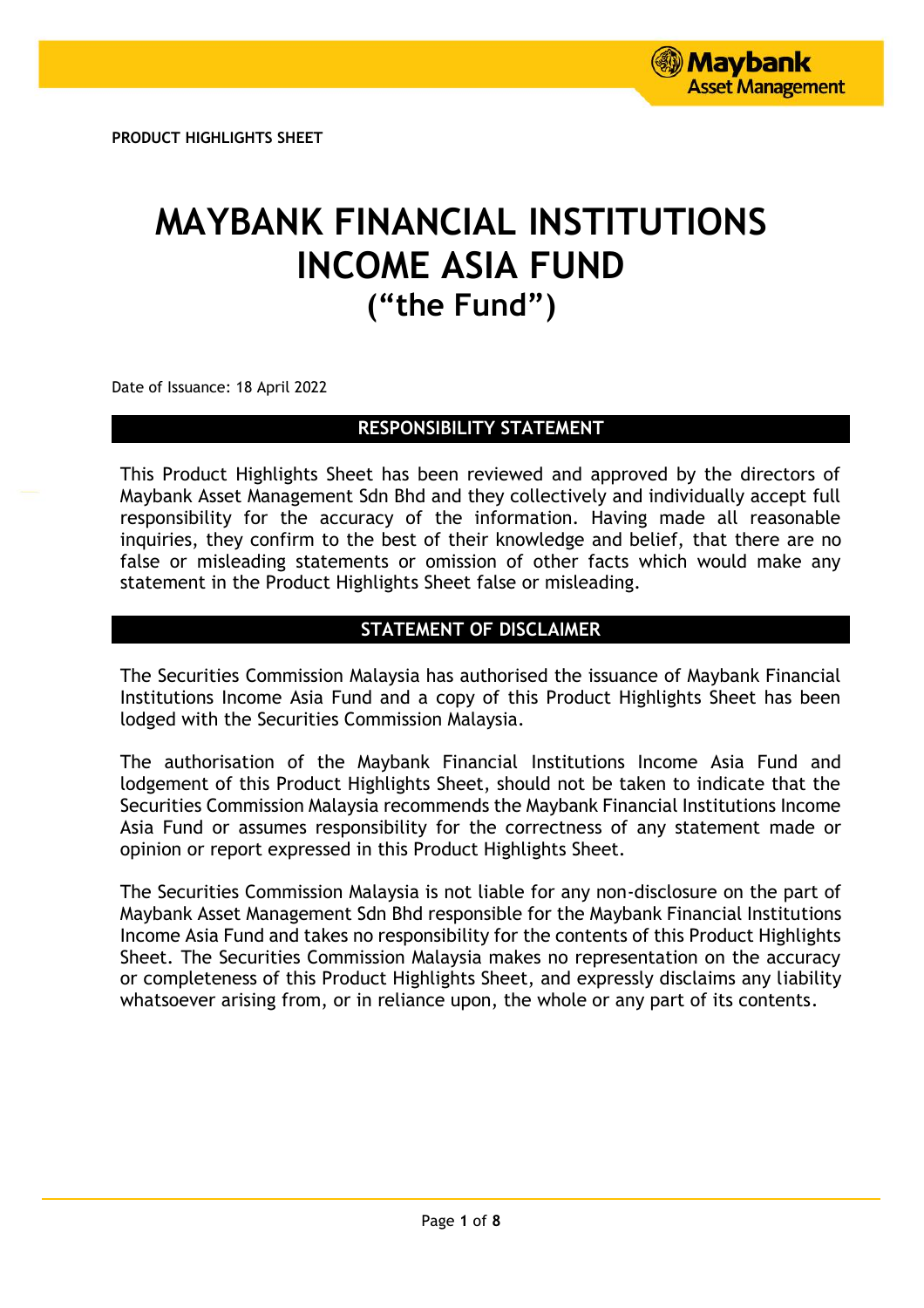**This Product Highlights Sheet only highlights the key features and risks of the Maybank Financial Institutions Income Asia Fund. Investors are advised to request, read and understand the disclosure documents before deciding to invest.**

## **1. What is Maybank Financial Institutions Income Asia Fund?**

The Fund is Maybank Asset Management Sdn Bhd's fixed income fund. The Fund aims to provide unit holders income through investing in a portfolio of fixed income securities issued by financial institutions.

# **2. Fund Suitability**

The Fund is suitable for investors:

- with a moderate risk appetite;
- with a medium term\* investment horizon;
- who seek semi-annual income by investing in the Fund; and
- who seek exposure in Ringgit Malaysia ("RM") denominated and/or non-RM denominated fixed income securities issued by financial institutions which are domiciled and/or located in the Asian region.

#### *Note:*

*\* Medium term means a period between three (3) to five (5) years.* 

## **3. Investment Objective**

The Fund aims to provide unit holders income\* through investing in a portfolio of fixed income securities issued by financial institutions.

\* *Income will be reinvested in the form of units only. For further details, please refer to section 3 of the prospectus on distribution policy and mode of distribution of the Fund.*

#### **4. Key Product Features**

| <b>Fund Type</b>      | Income.                                                                                                                                                                                                                                                                                                                                                                                                                              |  |  |
|-----------------------|--------------------------------------------------------------------------------------------------------------------------------------------------------------------------------------------------------------------------------------------------------------------------------------------------------------------------------------------------------------------------------------------------------------------------------------|--|--|
| <b>Fund Category</b>  | Fixed income.                                                                                                                                                                                                                                                                                                                                                                                                                        |  |  |
| Performance Benchmark | 12-month Maybank fixed deposit rate + 1.5% per annum.<br>12-month Maybank fixed deposit rate can be obtained from<br>www.maybank2u.com.my<br>Note: For the purpose of the Fund, the benchmark is used as a<br>yardstick to assess the performance of the Fund only. It is not an<br>indication of the risk profile of the Fund's investment. The risk<br>profile of the Fund is different from the risk profile of the<br>benchmark. |  |  |
| <b>Launch Date</b>    | 26 August 2014.                                                                                                                                                                                                                                                                                                                                                                                                                      |  |  |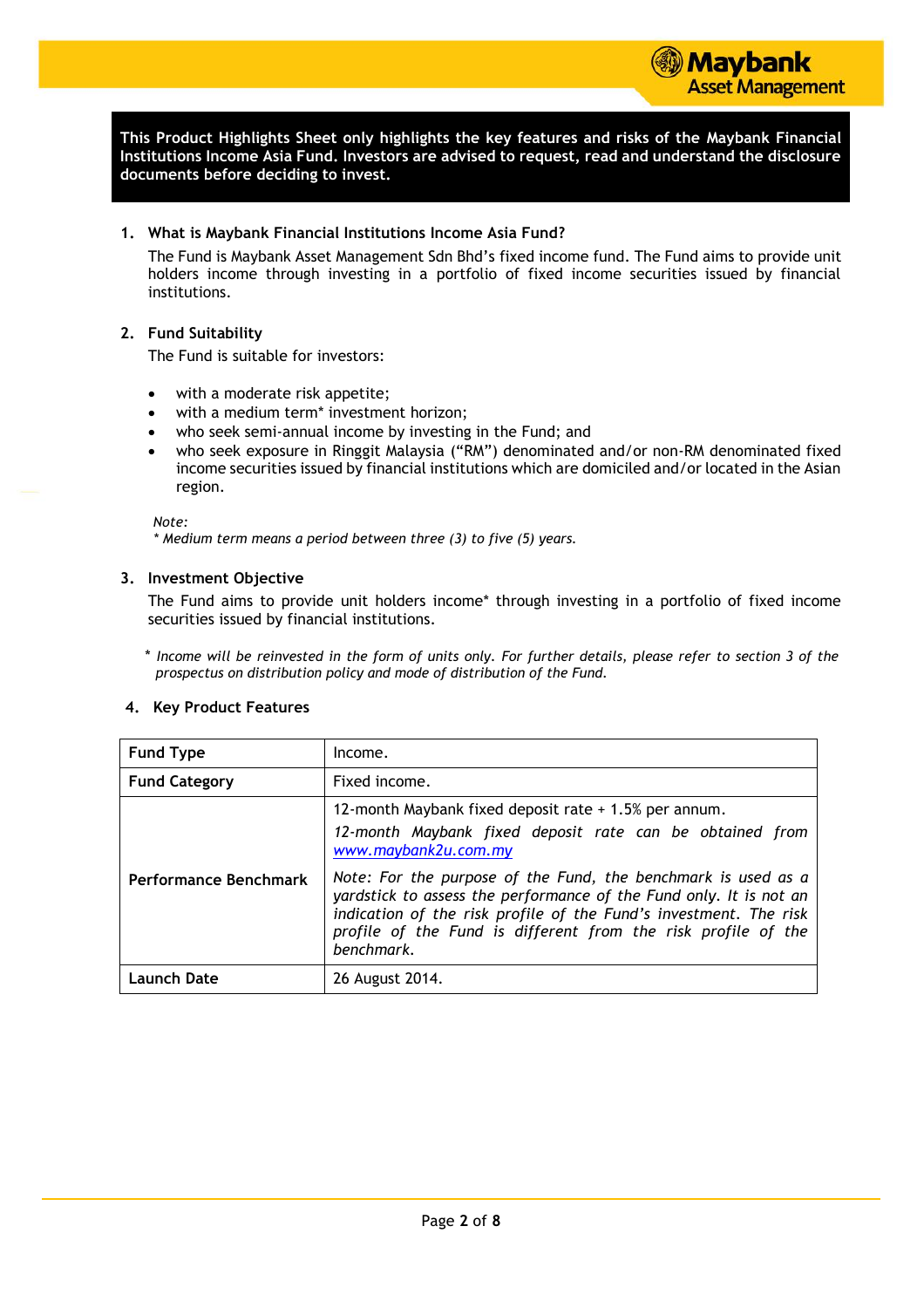|                                                |   | <b>Maybank</b><br><b>Asset Management</b>                                                                                                                                                                                                                                                                                                                                                                                                                                                                                                                                                                                                                                                             |
|------------------------------------------------|---|-------------------------------------------------------------------------------------------------------------------------------------------------------------------------------------------------------------------------------------------------------------------------------------------------------------------------------------------------------------------------------------------------------------------------------------------------------------------------------------------------------------------------------------------------------------------------------------------------------------------------------------------------------------------------------------------------------|
|                                                |   | To achieve the investment objective, the Fund will invest between<br>70% - 98% of the Fund's net asset value ("NAV") in a portfolio of RM<br>denominated and/or non-RM denominated fixed income securities<br>issued by financial institutions which are domiciled and/or located<br>in the Asian region.                                                                                                                                                                                                                                                                                                                                                                                             |
|                                                |   | The Manager will also invest between 2% - 30% of the Fund's NAV in<br>liquid assets and any other RM denominated and/or non-RM<br>denominated fixed income securities.                                                                                                                                                                                                                                                                                                                                                                                                                                                                                                                                |
|                                                |   | The Fund will invest in RM denominated fixed income securities with<br>a minimum rating of 'A' by RAM Rating Services Berhad or its<br>equivalent rating by Malaysian Rating Corporation Berhad.                                                                                                                                                                                                                                                                                                                                                                                                                                                                                                      |
|                                                |   | The Fund will invest in non-RM denominated fixed income securities<br>with a minimum rating of "Ba3" by Moody's Investors Service<br>("Moody's") or its equivalent rating by other international rating<br>agencies. Should the ratings be different amongst the international<br>rating agencies, the second highest rating shall be applicable. When<br>there are only two (2) ratings available, the lower rating shall be<br>applicable.                                                                                                                                                                                                                                                          |
|                                                |   | The Fund may invest not more than 40% of the Fund's NAV in non-RM<br>denominated fixed income securities rated below "Baa3" by Moody's<br>or its equivalent rating by other international rating agencies.                                                                                                                                                                                                                                                                                                                                                                                                                                                                                            |
| Investment<br><b>Policy</b><br><b>Strategy</b> | & | In the event that the non-RM denominated fixed income securities<br>are not rated, the issuer's rating or the financial institution's rating<br>shall be applicable. If the Manager invests in unrated non-RM<br>denominated fixed income securities, the Manager will invest not<br>more than 15% of the Fund's NAV in the unrated non-RM denominated<br>fixed income securities.                                                                                                                                                                                                                                                                                                                    |
|                                                |   | If any of the fixed income securities held in the Fund has been<br>downgraded to a lower rating than the applicable minimum rating,<br>the Manager may choose to dispose of the downgraded fixed income<br>securities as soon as practicable. However, if such prompt action<br>may be detrimental to the Fund, the Manager may continue to hold<br>the downgraded fixed income securities for up to 90 days. If the<br>hybrid securities are converted into equities, the Manager will<br>dispose of the said equities as soon as practicable, i.e. within 90 days<br>from the date of the conversion. However, the ability to dispose of<br>the said equities will be subject to market conditions. |
|                                                |   | The investments held in the Fund are expected to provide coupons,<br>part of which will be distributed to unit holders in the form of<br>income. The Fund will be actively managed to meet its investment<br>objective. However, the frequency of its trading activities will<br>depend on market opportunities and the assessment of the Manager.                                                                                                                                                                                                                                                                                                                                                    |
|                                                |   | The Fund may employ currency hedging strategies to fully or<br>partially hedge the foreign currency exposure into the base currency<br>of the Fund, i.e., RM to manage currency risk. Furthermore, the Fund<br>may also employ interest rate futures to fully or partially hedge the<br>interest rate risk inherent in the fixed income exposure.                                                                                                                                                                                                                                                                                                                                                     |
| Manager                                        |   | Maybank Asset Management Sdn Bhd.                                                                                                                                                                                                                                                                                                                                                                                                                                                                                                                                                                                                                                                                     |
| <b>Management Fee</b>                          |   | Up to 1.00% per annum of the NAV of the Fund. The management fee<br>is calculated and accrued daily and payable monthly to the Manager.                                                                                                                                                                                                                                                                                                                                                                                                                                                                                                                                                               |

Sales Charge Up to 3.00% of the NAV per unit of the Fund.

*Notes:*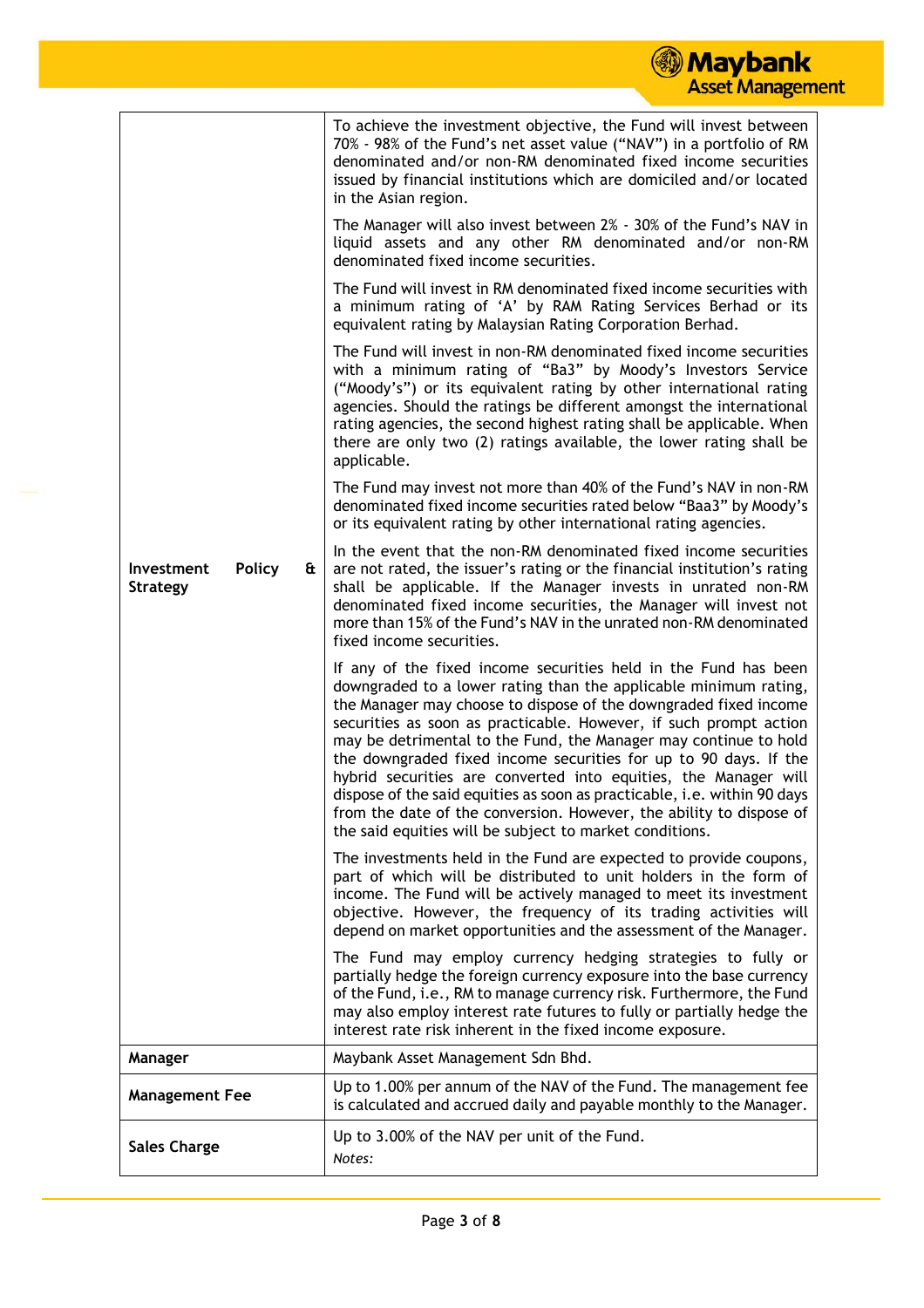#### *(a) Investors may negotiate for a lower sales charge. (b) All sales charge will be rounded up to 2 decimal places. (c) Sales charge will be retained by the Manager.* **Redemption Charge** The Manager will not impose a redemption charge. **Switching Fee** RM10.00 per switch. *Notes: (a) The Manager reserves the right to waive the switching fee. (b) In addition to the switching fee, unit holder will also have to pay the difference in sales charge when switching from a fund with lower sales charge to a fund with higher sales charge.* **Transfer Fee** RM10.00 per transfer. *Notes: (a) The Manager reserves the right to waive the transfer fee. (b) The Manager reserves the right to decline any transfer request if such transfer will expose the Manager to any liability and/or will contravene any law or regulatory requirements, whether or not having the force of law.* **Trustee** Trustees Malaysia Berhad. **Trustee Fee** Up to 0.04% per annum of the NAV of the Fund, subject to a minimum fee of RM15,000.00 per annum and a maximum fee of RM150,000.00 per annum. The trustee fee is calculated and accrued daily and payable monthly to the Trustee. **Minimum Initial Investment** RM1,000.00 or such other lower amount as may be determined by the Manager from time to time. **Minimum Additional Investment** RM100.00 or such other lower amount as may be determined by the Manager from time to time. **Minimum Holdings** 100 units or such other lower number of units as may be determined by the Manager from time to time. **Distribution Policy** Subject to availability of income, distribution shall be at least on a semi-annual basis.

) Maybank

**Asset Management** 

# **YOU SHOULD NOT MAKE PAYMENT IN CASH TO A UNIT TRUST CONSULTANT OR ISSUE A CHEQUE IN THE NAME OF A UNIT TRUST CONSULTANT.**

# **5. Asset Allocation**

| <b>LIMITS</b>                          | <b>INVESTMENT INSTRUMENTS</b>                                                                                                                                   |  |  |  |
|----------------------------------------|-----------------------------------------------------------------------------------------------------------------------------------------------------------------|--|--|--|
| Between 70% - 98% of the<br>Fund's NAV | RM denominated and/or non-RM denominated fixed income<br>securities issued by financial institutions which are domiciled<br>and/or located in the Asian region. |  |  |  |
| Between 2% - 30% of the<br>Fund's NAV  | Liquid assets; and<br>$\bullet$<br>Any other RM denominated and/or non-RM denominated fixed<br>income securities.                                               |  |  |  |

# **6. Key Risks**

# **Specific Risks**

a) Interest Rate Risk

Interest rate risk refers to the impact of interest rate changes on the valuation of fixed income securities. When interest rates rise, fixed income securities prices generally decline and this may lower the market value of the Fund's investment in fixed income securities. The reverse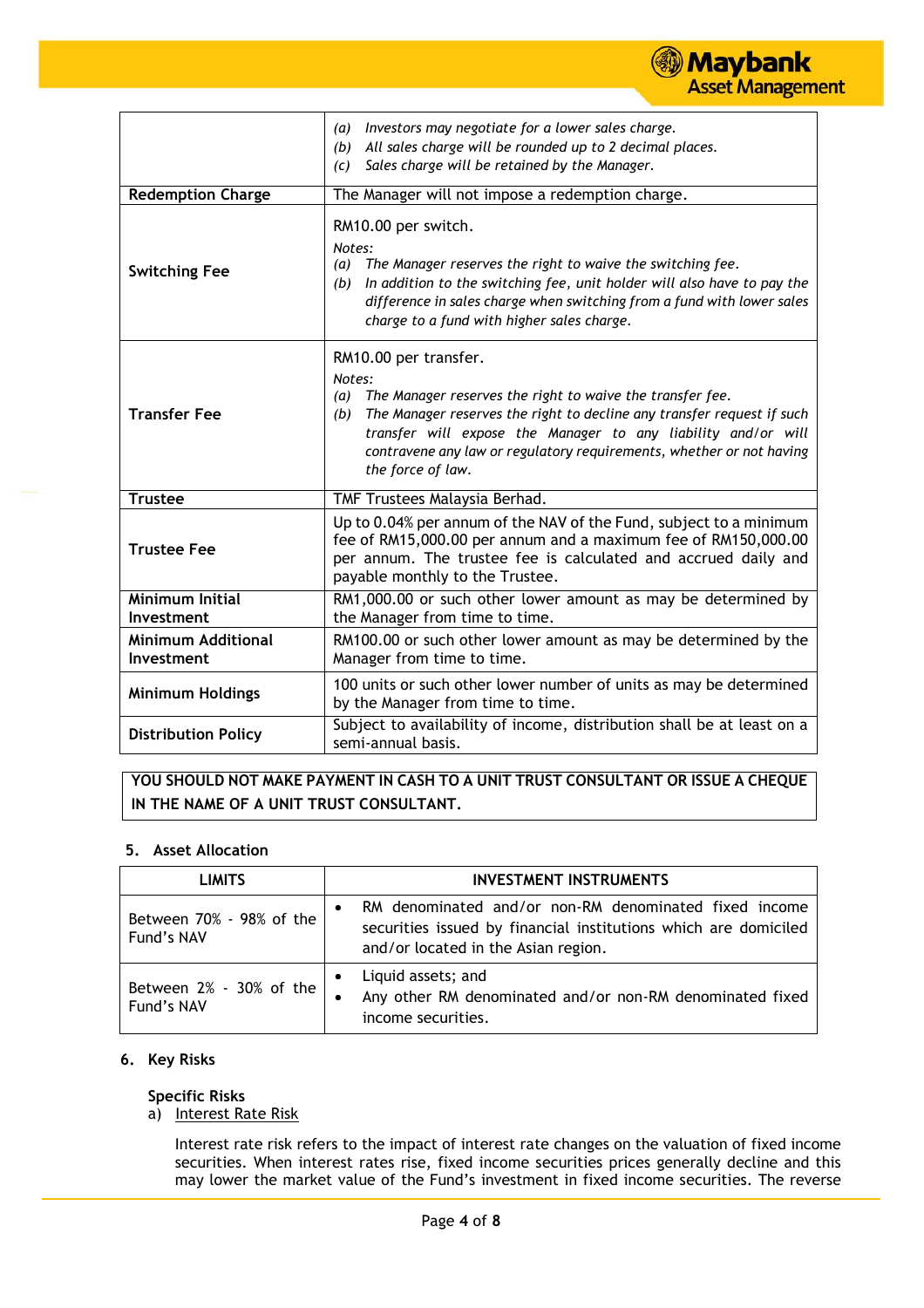may apply when interest rates fall. In order to mitigate interest rate risk, the Manager will need to manage the fixed income securities taking into account the coupon rate and time to maturity of the fixed income securities.

b) Credit and Default risk

Credit risk relates to the creditworthiness of the issuers of the fixed income securities and their expected ability to make timely payment of interest and/or principal. Any adverse situations faced by the issuer may impact the value as well as liquidity of the fixed income securities. In the case of rated fixed income securities, this may lead to a credit downgrade. Default risk relates to the risk that an issuer of a fixed income security either defaulting on payments or failing to make payments in a timely manner which will in turn adversely affect the value of the fixed income securities. This could adversely affect the value of the Fund.

c) Country Risk

Investments of the Fund in any countries may be affected by changes in the economic and political climate, restriction on currency repatriation or other developments in the law or regulations of the countries in which the Fund invests in. For example, the deteriorating economic condition of such countries may adversely affect the value of the investments undertaken by the Fund in those affected countries. This in turn may cause the NAV of the Fund or prices of units to fall.

d) Currency Risk

As the investments of the Fund may be denominated in currencies other than the base currency of the Fund, i.e., RM, any fluctuation in the exchange rate between the base currency of the Fund and the currencies in which the investments are denominated may have an impact on the value of these investments. Investors should be aware that if the currencies in which the investments are denominated depreciate against the base currency of the Fund, this will have an adverse effect on the NAV of the Fund in the base currency of the Fund and vice versa. Investors should note that any gains or losses arising from the fluctuation in the exchange rate may further increase or decrease the returns of the investment.

#### e) Emerging Markets Risk

The Fund may invest in emerging markets which exhibit lower levels of capital market development when compared to those of developed markets. Given the fast-changing investment landscape of emerging markets, areas such as accounting standards, legal and business environment in emerging markets may be less organised when compared to developed markets, increasing the risks of investing in emerging markets. Generally, investment returns in emerging markets are expected to be more volatile than those in developed markets, resulting in potentially higher investment risk that may affect the Fund's returns. In addition to conducting investment research, such emerging markets risks may be mitigated by diversifying the Fund's exposures across various markets and geographic regions.

f) Concentration Risk

Investors should be aware of the Fund's possible concentration in exposure to a particular sector when investing in this Fund. The Fund will focus a greater portion of its assets in fixed income securities issued by financial institutions, exposing it to concentration risk in the sector of financial institutions. Given that, the Fund's value and/or performance may be heavily dependent on the performance of the financial institutions.

## g) Counterparty Risk

Counterparty risk refers to a risk that relates to the credit standing of counterparties when overthe-counter transactions are carried out and is not applicable to transactions performed through exchanges. In the event where the counterparty of a contract fails to meet its contractual obligations, the Fund will suffer from financial losses. The Fund seeks to mitigate this risk through careful selection of counterparties including but not limited to the assessment of the credit strength of the counterparties. Should there be a downgrade in the credit rating of the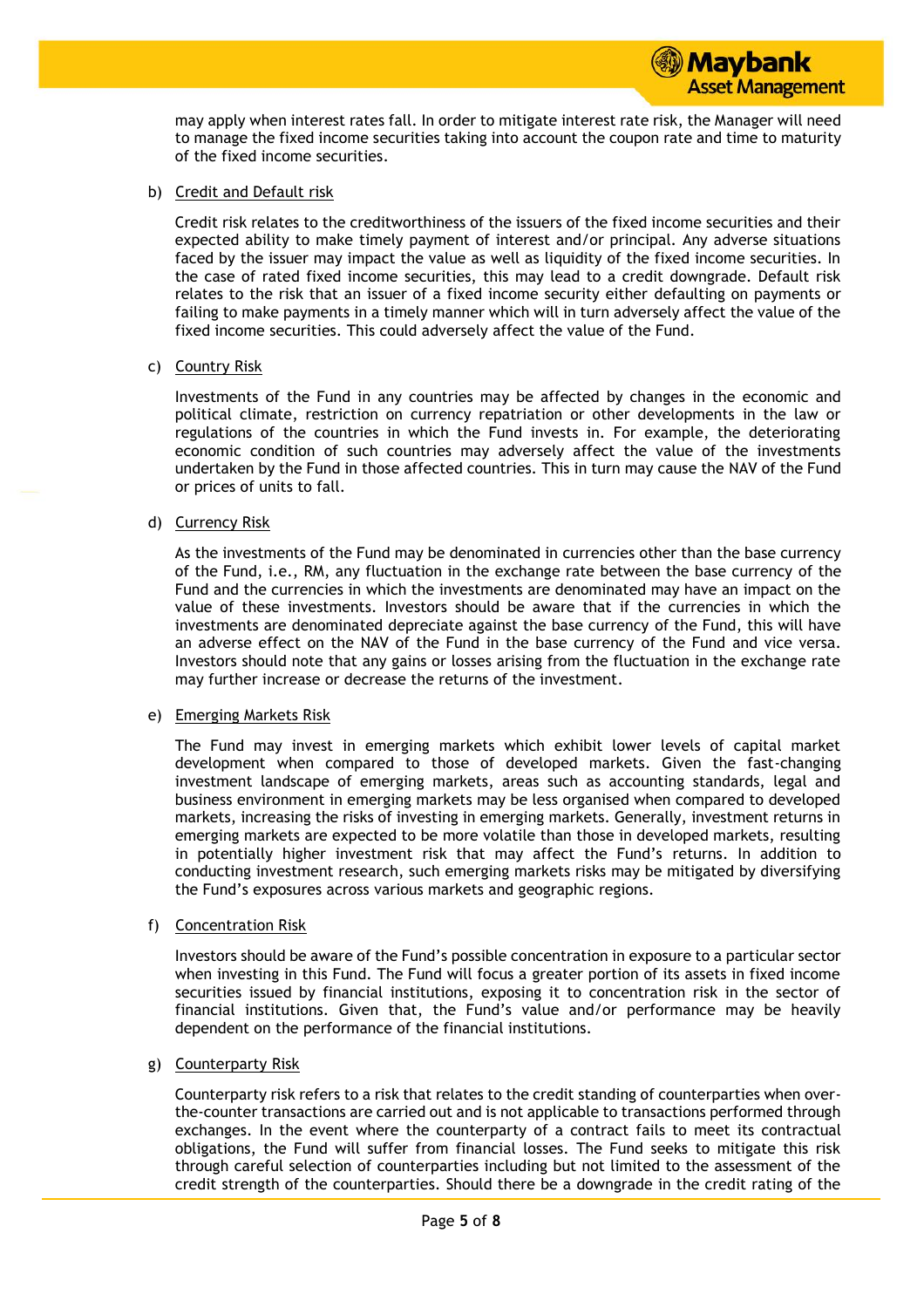over-the-counter derivatives' counterparty, the Manager will evaluate the situation and reassess the creditworthiness of the counterparty. The Manager will take the necessary steps in the best interest of the Fund.

h) Hedging Risk

The Manager will use derivatives to hedge the Fund's portfolio from certain anticipated losses such as those resulting from unfavourable exchange rate and interest rate movements. However, every hedge comes with a cost. In a move to mitigate the risk of uncertainty; the Fund is now exposed to the risk of opportunity loss. Once hedged, the Fund cannot take full advantage of favourable exchange rate and interest rate movements. If the exposure which the Fund is hedging against makes money, the act of hedging would have typically reduced the potential returns of the Fund. On the other hand, if the exposure which the Fund is hedging against losses money, the act of hedging would have reduced the loss, if successfully hedged.

## i) Convertible Securities Risk

A convertible security is generally a debt obligation, preferred stock or other security that pays interest or dividends and may be converted by the holder within a specified period of time at a specified conversion price. Investment in convertible securities encompasses risk characteristics of fixed income & options of the underlying (i.e., equity), where its performance may be impacted by (including but not limited to) the performance and volatility of the underlying. Also, certain convertible securities may be embedded with distinctive features i.e., the issuer reserves the right to recall the convertible securities at certain stipulated time. The Manager seeks to mitigate this risk by disposing of the convertible securities which are converted into equities as soon as practicable, i.e. within 90 days from the date of the conversion, subject to market conditions.

#### *Investors are reminded that the above list of risks may not be exhaustive and if necessary, they should consult their adviser(s), e.g. bankers, lawyers, stockbrokers or independent professional advisers for a better understanding of the risks.*

*For more details, please refer to section 3 in the prospectus for the general and specific risks of investing in the Fund.*

*Note: If your investments are made through an institutional unit trust scheme adviser ("Distributor") which adopts the nominee system of ownership, you would not be deemed to be a unit holder under the deed and as a result, your rights as an investor may be limited. Accordingly, the Manager will only recognise the Distributor as a unit holder of the Fund and the Distributor shall be entitled to all the rights conferred to it under the deed.*

# **7. Valuation of Investment**

The Fund is valued once every business day after the close of the market in which the portfolio of the Fund is invested for the relevant day but not later than the end of the next business day.

As such, the daily price of the Fund for a particular business day will not be published on the next business day but will instead be published 2 business days later (i.e., the price will be 2 days old).

Investors will be able to obtain the unit price of the Fund from [www.maybank-am.com.my.](http://www.maybank-am.com.my/) Alternatively, the Manager's client servicing personnel can be contacted at 03-2297 7888.

#### **8. Exiting from Investment**

| Submission of Redemption<br>Reguest | The cut-off time for redemption of units shall be at 4.00 p.m.<br>on a business day.<br>Note: |
|-------------------------------------|-----------------------------------------------------------------------------------------------|
|-------------------------------------|-----------------------------------------------------------------------------------------------|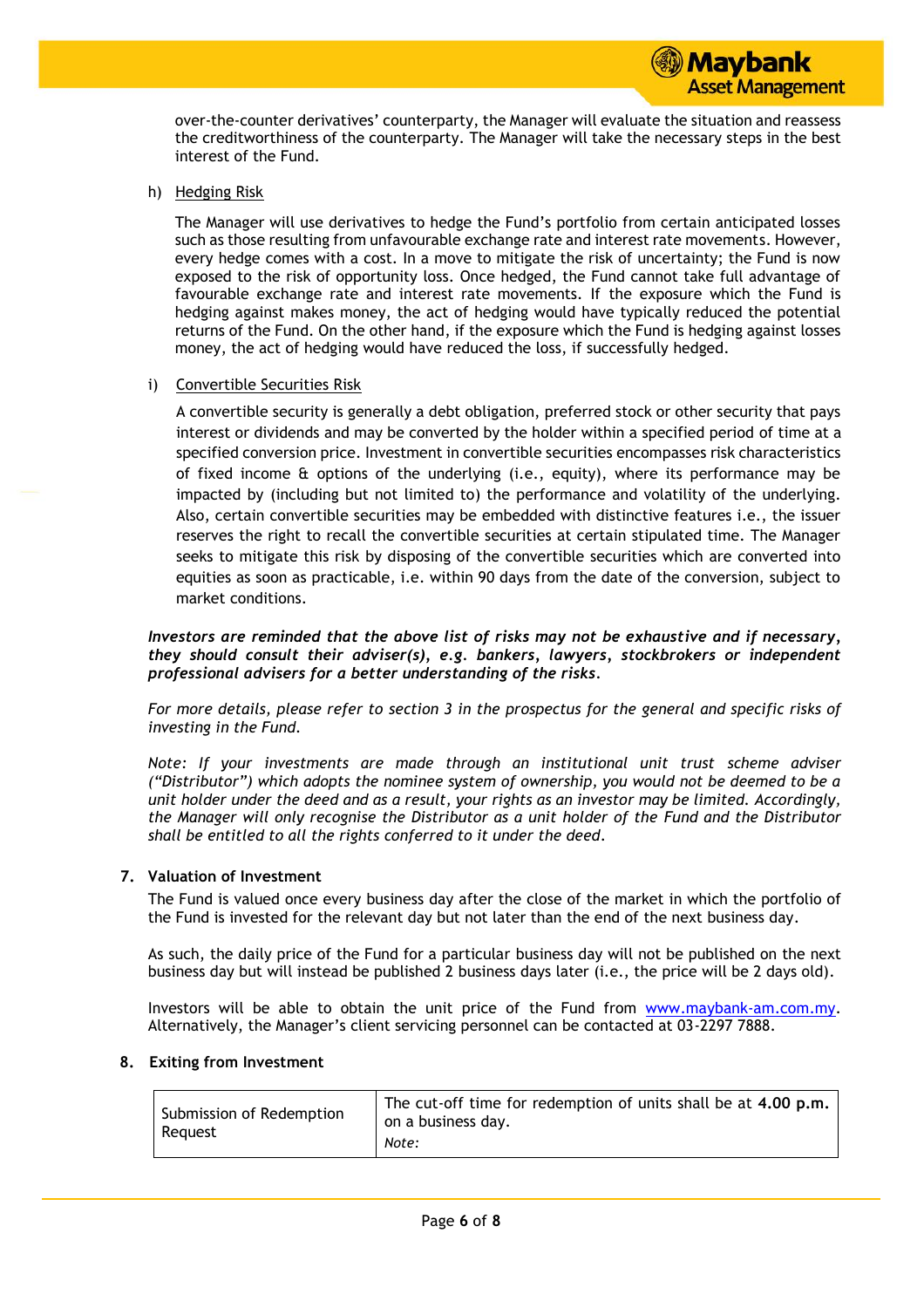|                                      | The Manager's distributors may have an earlier cut-off time for<br>receiving redemption request/application. Please check with the<br>respective distributors for their respective cut-off time. |
|--------------------------------------|--------------------------------------------------------------------------------------------------------------------------------------------------------------------------------------------------|
| Payment of Redemption<br>Proceeds    | Redemption proceeds will be paid within ten (10) calendar days<br>from the Manager's receipt of a redemption request before the<br>cut-off time of 4.00 p.m. on a business day.                  |
| Remittance of Redemption<br>Proceeds | The Manager shall remit the redemption proceeds to the bank<br>account held in the name of the unit holder(s).                                                                                   |

**Maybank** 

**Asset Management** 

#### **9. Fund Performance**

#### **Average total return of the Fund for the financial year ended 31 May**

|                         | <b>I-Year</b> | 3-Year | 5-Year     | <b>Since Inception</b> |  |  |
|-------------------------|---------------|--------|------------|------------------------|--|--|
| (%)<br>The Fund         | a 50<br>.     | 6.60   | ~-<br>J.J1 |                        |  |  |
| (%)<br><b>Benchmark</b> | 3.38          | 4.L.   | 4.39%      | 4.45                   |  |  |

*The average total return of the Fund is based on the following calculation:*

| Performance return = NAV t - NAV t-1<br>NAV t-1                                                                                                         |
|---------------------------------------------------------------------------------------------------------------------------------------------------------|
| Annualised performance return = $(1+performance return)^{\wedge} \left(\frac{\text{number of period per year}}{\text{total no. of periods}}\right) - 1$ |
| NAV t refers to NAV at the end of the period.<br>NAV t-1 refers to NAV at the beginning of the period.                                                  |

# **Annual total return for the financial years ended 31 May**

|                 | 2021 | 2020 | 2019 | 2018    | 2017 | 2016 | 2015 | <b>Since</b><br>Inception |
|-----------------|------|------|------|---------|------|------|------|---------------------------|
| The Fund<br>(%) | 9.59 | 3.44 | 6.89 | $-0.36$ | 7.58 | 7.15 | .40  | 49.49                     |
| Benchmark (%)   | 3.38 | 4.47 | 4.88 | 4.73    | 4.67 | 4.85 | 3.32 | 34.20                     |

*The total return of the Fund is based on the following calculation:*

| Capital return $=$ |               | NAV per unit at the end of the period<br>NAV per unit at the beginning of the period | - 1 |
|--------------------|---------------|--------------------------------------------------------------------------------------|-----|
| $l$ hcome return = |               | Income distribution per unit<br>NAV per unit on ex-date                              |     |
| Total return       | $\sim$ $\sim$ | $(1 +$ Capital return) x $(1 +$ Income return) - 1                                   |     |

#### **1-Year Fund performance review**

The Fund registered a total return of 9.59% against its benchmark's return of 3.38%, thus outperformed the benchmark by 6.21%.

| Portfolio Turnover Ratio (PTR) as at 31 May |         |      |      |  |  |  |
|---------------------------------------------|---------|------|------|--|--|--|
| 2020<br>2019<br>2021                        |         |      |      |  |  |  |
| <b>PTR</b> (times)                          | $0.64*$ | 0.91 | 0.54 |  |  |  |

*\*The PTR is lower than the previous financial year due to decreased trading activities.*

#### **Distribution as at 31 May**

|                                      | 2021 | 2020 | 2019 |
|--------------------------------------|------|------|------|
| Gross distribution<br>per Unit (Sen) | 5.00 | 4.50 | 5.50 |
| Net distribution per<br>Unit (Sen)   | 5.00 | 4.50 | 5.50 |